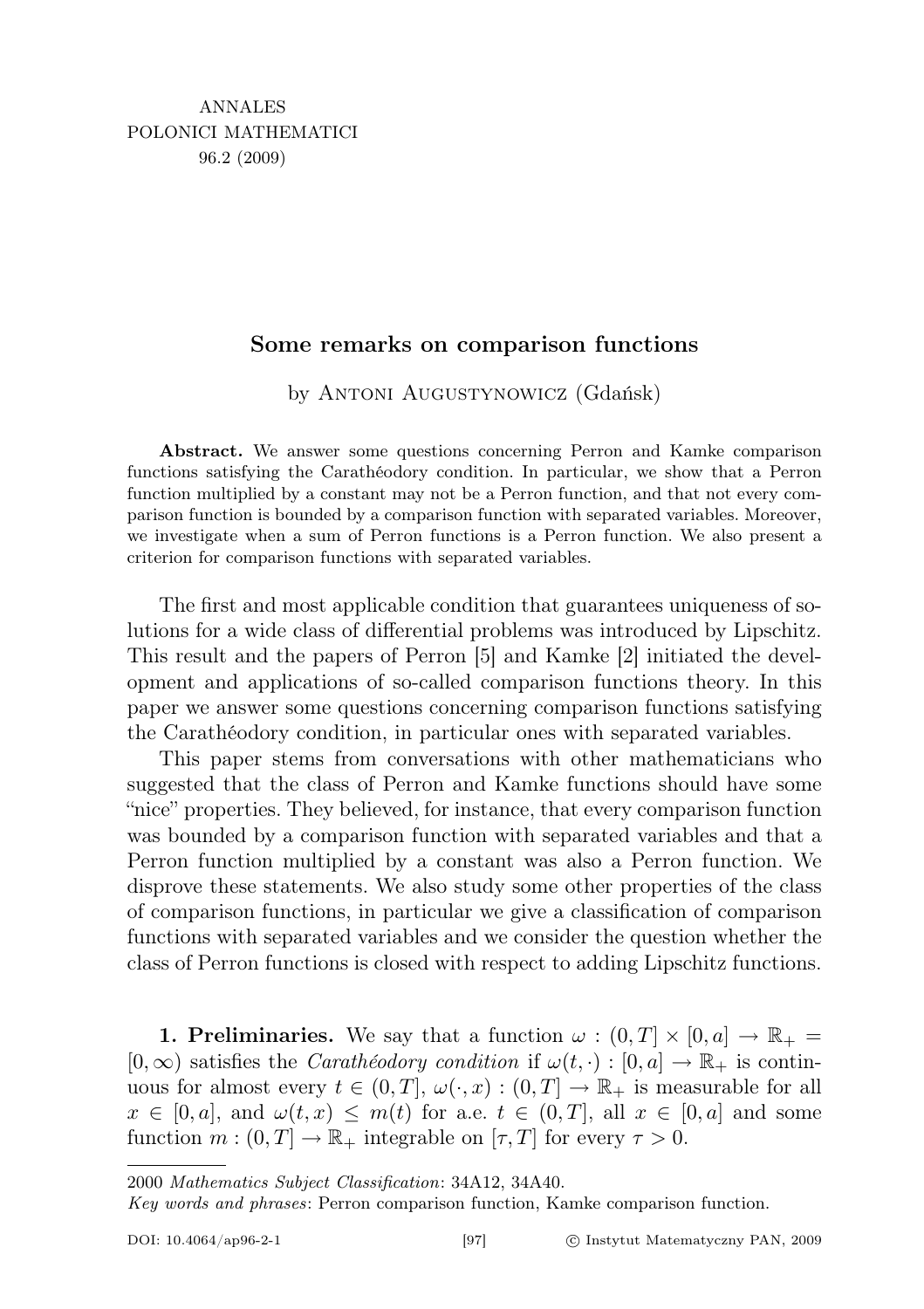Suppose that  $\omega$  satisfies the Carathéodory condition and  $\omega(t, 0) = 0$ . We say that  $\omega$  is a *Perron function* if the zero function is the only absolutely continuous solution of the problem

(1) 
$$
x'(t) = \omega(t, x(t))
$$
 a.e.  $(0, T)$ ,  $x(0) = 0$ .

If the zero function is the only solution of the problem (1) under the additional condition  $D^+x(0) = 0$ , where  $D^+x$  is the right-hand upper Dini derivative, then  $\omega$  is called a *Kamke function*.

We say that a function  $\omega(t, x) = A(t)B(x)$  has C-separated variables if it satisfies the Carathéodory condition (that is,  $B$  is continuous and  $A$  is integrable on  $[\tau, T]$  for each  $\tau > 0$ ) and for every  $\epsilon \in (0, a]$  and  $\gamma \in (0, \epsilon)$  we have

$$
\int_{\gamma}^{\epsilon} \frac{dx}{B(x)} < \infty.
$$

LEMMA 1. Suppose that  $\omega : (0, T] \times [0, a] \rightarrow \mathbb{R}_+$  satisfies the Carathéodory condition,  $\varphi : [0, T] \to \mathbb{R}_+$  is continuous,  $\varphi(0) = 0$  and

(3) 
$$
\varphi(t) \leq \varphi(\tau) + \int_{\tau}^{t} \omega(s, \varphi(s)) ds \quad \text{for } 0 < \tau < t < T.
$$

Then for every  $b \in (0, \varphi(T))$  there exists an absolutely continuous function  $x: [0,T] \to \mathbb{R}_+$  such that  $x(T) = b$ ,  $x(t) \leq \varphi(t)$  for  $t \in [0,T]$  and  $x'(t) =$  $\omega(t, x(t))$  a.e. in  $(0, T)$ .

*Proof.* Let  $b \in (0, \varphi(T))$ . For  $n \in \mathbb{N}$  consider the initial-value problem

$$
z'(t) = \omega_n(t, z(t))
$$
 a.e.  $(0, T), z(T) = b,$ 

where

$$
\omega_n(t,x) = \begin{cases}\n\omega(t,x), & x \le (1 - 1/n)\varphi(t), \\
n\left(1 - \frac{x}{\varphi(t)}\right)\omega\left(t, \left(1 - \frac{1}{n}\right)\varphi(t)\right) \\
+ (n+1)\left(\frac{x}{\varphi(t)} - 1 + \frac{1}{n}\right)f_n(t), & 0 < (1 - 1/n)\varphi(t) < x \le \varphi(t), \\
\frac{n+1}{n}f_n(t), & x \ge \varphi(t), \\
f_n(t) = \max\{\omega(t,y) : (1 - 1/n)\varphi(t) \le y \le \varphi(t)\}.\n\end{cases}
$$

It is clear that the above problem has a nondecreasing solution  $y_n$  defined on [0, T], since  $\omega_n(t,0) = 0$ . We show that  $y_n \leq \varphi$ . Let  $t_n = \max\{t :$  $y_n(t) = \varphi(t)$ . Suppose that  $\varphi(t_n) > 0$  and take  $t > t_n$  such that  $y_n(s) \ge$  $\left(1-\frac{1}{n(n-1)}\right)$  $\frac{1}{n(n+1)}$   $\varphi(s)$  for  $s \in [t_n, t]$ . Then  $\omega_n(s, y_n(s)) \ge f_n(s) \ge \omega(s, \varphi(s))$  for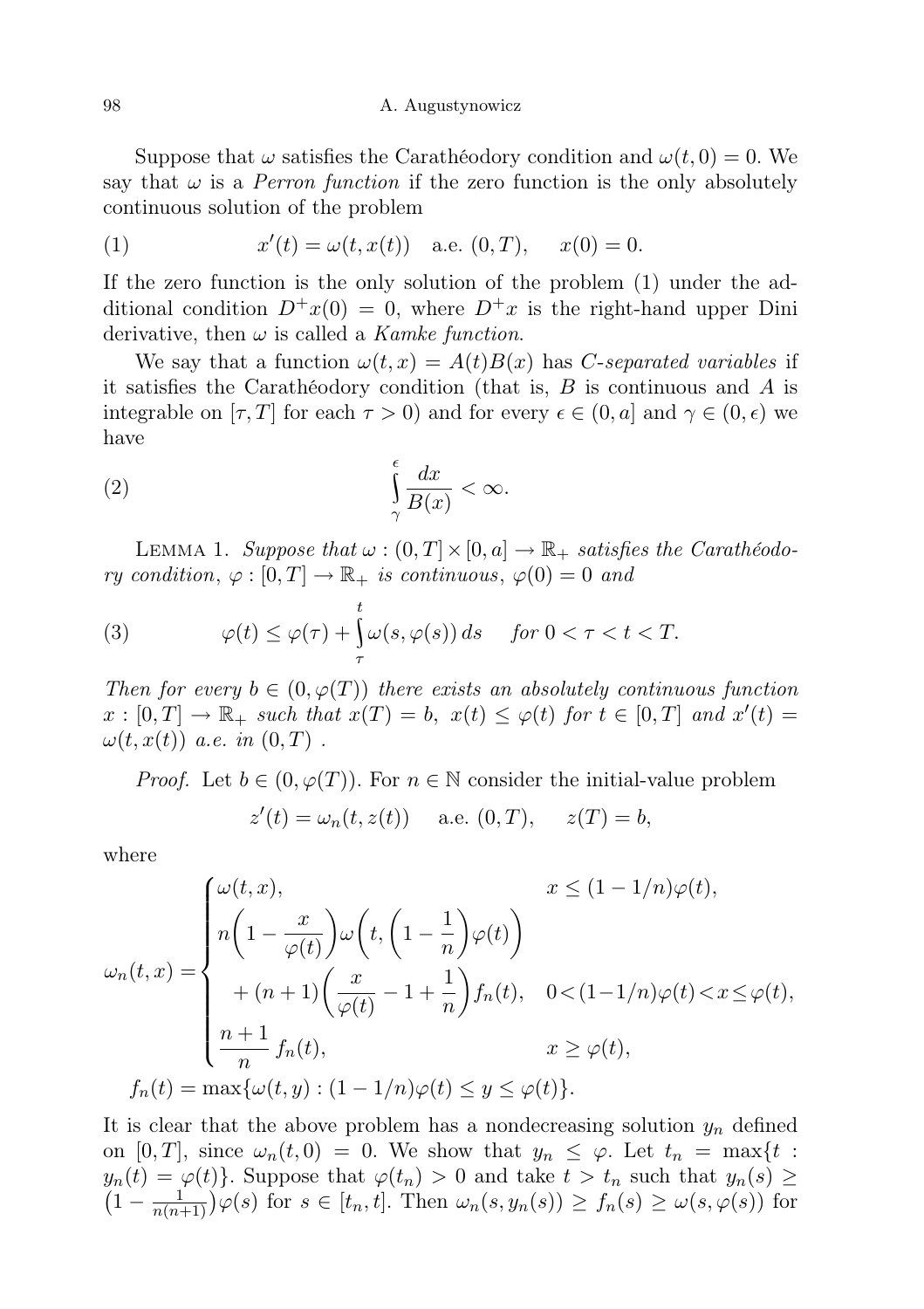$s \in [t_n, t]$ . We get

$$
y_n(t) = \varphi(t_n) + \int\limits_{t_n}^t \omega_n(s, y_n(s)) ds \geq \varphi(t_n) + \int\limits_{t_n}^t \omega(s, \varphi(s)) ds \geq \varphi(t).
$$

This contradicts the definition of  $t_n$ . Hence  $\varphi(t_n) = 0$ ,  $y_n(t) = 0 \leq \varphi(t)$  for  $t < t_n$  and consequently  $y_n \leq \varphi$ .

The functions  $y_n$  are uniformly bounded and equicontinuous, hence there exists a subsequence  $\{y_{n_k}\}\$  uniformly convergent to a continuous function  $x: [0,T] \to \mathbb{R}_+$ . Since  $\omega_{n_k}(s, y_{n_k}(s)) \to \omega(s, x(s))$  almost everywhere, standard arguments and the Lebesgue dominated convergence theorem imply the assertion.

REMARK 1. The assumption  $\varphi(0) = 0$  in the above lemma may be omitted. Moreover, the assertion is satisfied if  $b = \varphi(T)$ .

It is clear that condition (3) holds if  $\varphi'(t) \leq \omega(t, \varphi(t))$  a.e.  $(0, T)$ . This implies that if  $\omega$  is a Perron (or Kamke) function, then any function not greater than  $\omega$  is also a Perron (resp. Kamke) function.

2. Results. We state a criterion for a function with separated variables to be a Kamke or Perron function.

THEOREM 1. Suppose that  $\omega(t, x) = A(t)B(x)$  satisfies the Caratheodory condition. If for every  $\epsilon \in (0,T]$  there exists  $\gamma \in (0,\epsilon)$  such that (2) is not valid, then  $\omega$  is a Perron function.

Assume that  $\omega$  has C-separated variables. Then

- (a)  $\omega$  is a Perron function iff  $\int_0^T A(s) ds < \infty$  and  $\int_0^a du/B(u) = \infty$ .
- (b) If  $\int_0^T A(s) ds < \infty$ , then  $\omega$  is a Kamke function iff it is a Perron function.
- (c) Suppose that  $\int_0^T A(s) ds = \int_0^a du / B(u) = \infty$ . Define

$$
I_{\delta,\epsilon}^m(t) = \frac{\int_t^{\delta} A(s) ds}{\int_{mt}^{\epsilon} du / B(u)}, \quad I_{\delta,\epsilon}^m = \liminf_{t \to 0^+} I_{\delta,\epsilon}^m(t)
$$

for  $m > 0$ ,  $t, \delta \in (0, T]$ ,  $\epsilon \in (0, a]$ . Then  $I_{\delta, \epsilon}^m = I^m$  does not depend on  $\delta, \epsilon,$  and:

- (i) If  $\omega$  is a Kamke function, then  $I^m \leq 1$  for some  $m_0 > 0$  and every  $m \in (0, m_0]$ .
- (ii) If  $I<sup>m</sup> < 1$  for some  $m > 0$ , then  $\omega$  is a Kamke function.

*Proof.* Suppose that x is a solution of (1) and  $\epsilon = x(t_1) > 0$ . Take  $t_2 \in (0, t_1)$  such that  $x(t_2) > 0$  and (2) is not satisfied for  $\gamma = x(t_2)$ . We get  $\infty = \int_{\gamma}^{\epsilon} dx/B(x) = \int_{t_2}^{t_1} A(t)dt < \infty$ . The contradiction means that (2) has only the trivial solution.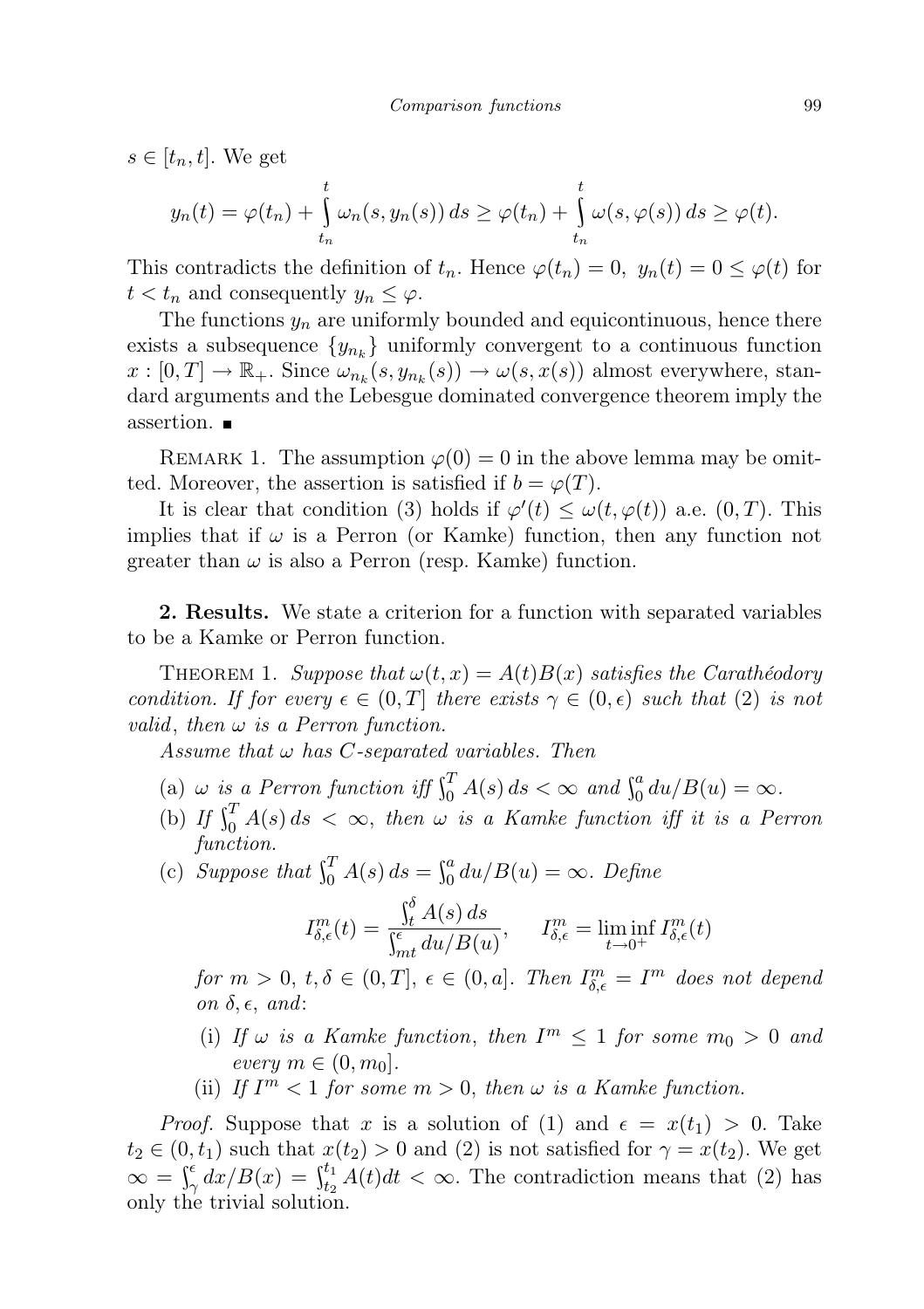Suppose that (2) holds for every  $0 < \gamma < \epsilon \leq a$ . Every non-zero solution of the equation  $x'(t) = A(t)B(x(t))$  is determined by the relation

(4) 
$$
\int_{x(t)}^{\epsilon} \frac{du}{B(u)} = \int_{t}^{\delta} A(s) ds
$$

for  $\epsilon = x(\delta) \neq 0$  and  $t \in (0,T]$  such that  $x(t) \neq 0$ . Define  $t_x = \max\{t :$  $x(t) = 0$ . Suppose that  $t_x < T$ . Then

(5) 
$$
\int_{0}^{x(t)} \frac{du}{B(u)} = \int_{t_x}^{t} A(s) ds \quad \text{for } t > t_x.
$$

If  $\int_0^T A(s) ds < \infty$  and  $\int_0^a du / B(u) = \infty$ , then (5) cannot be satisfied, hence the zero function is the only solution of (1). In other cases, (4) defines a non-zero solution x for  $\delta = T$  and  $\epsilon > 0$  such that  $\int_0^{\epsilon} du/B(u) \leq \int_0^T A(s) ds$ . If  $\int_0^a du/B(u) < \infty$  and  $\int_0^{\epsilon} du/B(u) < \int_0^T A(s) ds$ , then  $t_x > 0$  for x defined by (4). The above remarks prove assertions (a) and (b).

To prove (c), suppose  $\int_0^a du/B(u) = \int_0^T A(s) ds = \infty$ . If  $\delta, \delta' \in (0, T]$  and  $\epsilon, \epsilon' \in (0, a],$  then

$$
I_{\delta',\epsilon'}^m(t) = \left(1 + \frac{\int_{\epsilon}^{\epsilon'} du/B(u)}{\int_{\epsilon''\epsilon}^{\epsilon} du/B(u)}\right)^{-1} \left(I_{\delta,\epsilon}^m(t) + \frac{\int_{\delta}^{\delta'} A(s) ds}{\int_{\epsilon''\epsilon}^{\epsilon'} du/B(u)}\right),
$$

hence  $I^m_{\delta',\epsilon'}=I^m_{\delta,\epsilon}=I^m$ .

It follows from (a) that there exists a non-zero solution  $x$  of (1). We have

(6) 
$$
\int_{x(t)}^{\epsilon} \frac{du}{B(u)} = I_{\delta,\epsilon}^m(t) \int_{mt}^{\epsilon} \frac{du}{B(u)}.
$$

If  $\omega$  is a Kamke function, then there exists  $m_0 > 0$  such that for every  $t_0 > 0$ one can find  $t \in (0, t_0)$  such that  $x(t)/t \geq m_0$ . Hence

$$
\int_{x(t)}^{\epsilon} \frac{du}{B(u)} \le \int_{m_0 t}^{\epsilon} \frac{du}{B(u)}.
$$

The above and (6) imply  $I_{\delta,\epsilon}^{m_0}(t) \leq 1$ . Consequently,  $I^{m_0} \leq 1$ . It is clear that  $I<sup>m</sup>$  is nondecreasing with respect to m, hence assertion (i) follows.

Assume that  $I^m < 1$  for some  $m > 0$ . Then for any  $\delta, \epsilon, t_0 > 0$  there exists  $t \in (0, t_0)$  such that  $I_{\delta, \epsilon}^m(t) \leq 1$ . If x is defined by (4), then (6) implies

$$
\int_{x(t)}^{\epsilon} \frac{du}{B(u)} \le \int_{mt}^{\epsilon} \frac{du}{B(u)}.
$$

This means that  $x(t) \geq mt$  and  $D^+x(0) \geq m > 0$ . Hence, any non-zero solution of (1) satisfies  $D^+x(0) \neq 0$ . Consequently,  $\omega$  is a Kamke function.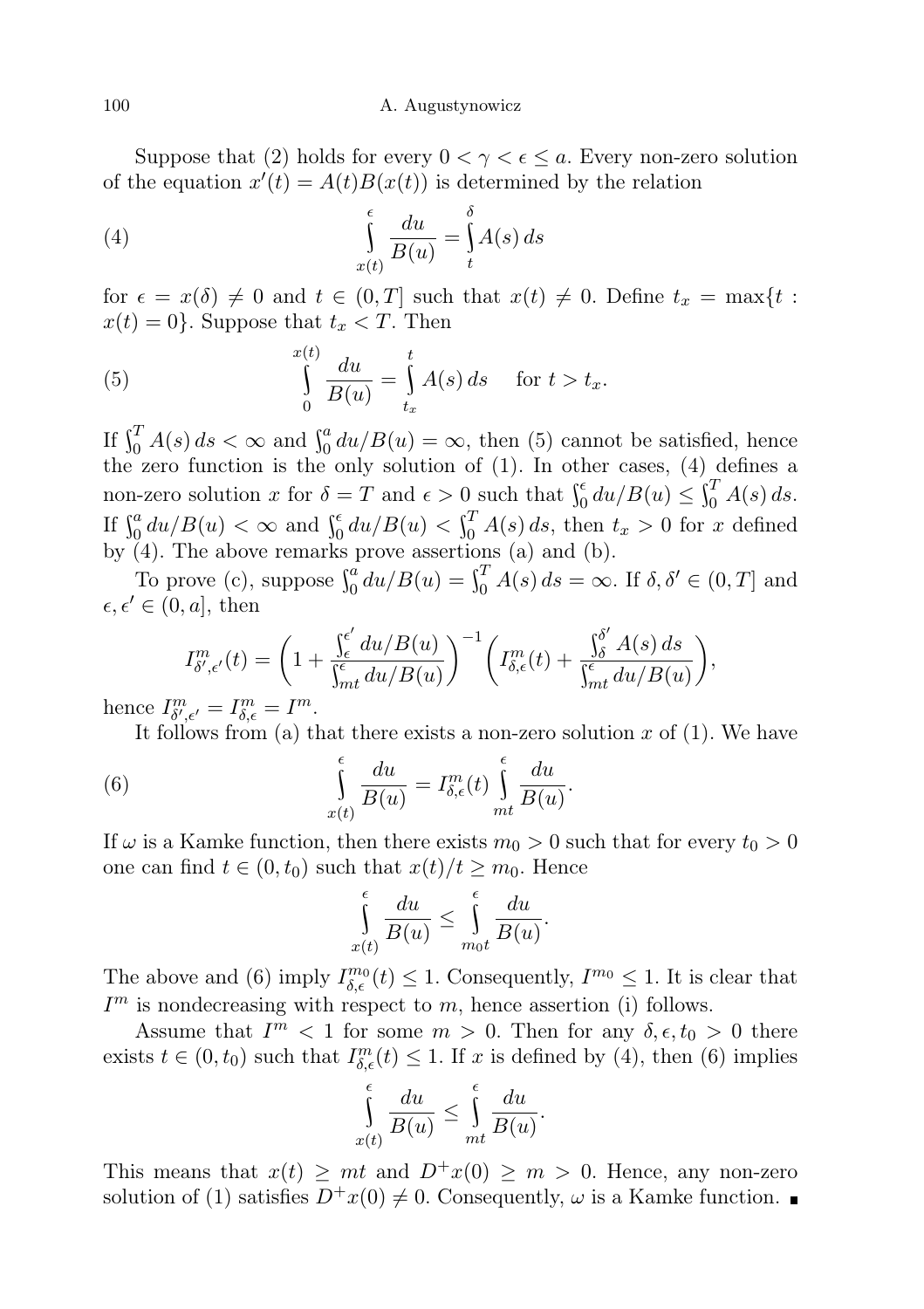REMARK 2. If  $I^m = 1$  for every  $m > 0$  small enough, then  $\omega$  may be a Kamke function or not. Indeed, it is known that  $\omega(t, x) = x/t$  is a Kamke function and it is easy to verify that  $I^m = 1$  for every  $m > 0$ . On the other hand,  $\omega(t, x) = (1 - 1/\ln t)x/t$  is not a Kamke function (problem (1) has the solution  $-t/\ln t$ , but for this function we also have  $I^m = 1$  for all  $m > 0$ .

It is well known that  $\omega(t, x) = \lambda x/t$  is a Kamke function iff  $\lambda \leq 1$ . This example shows that a Kamke function multiplied by a constant may not be a Kamke function. We prove an analogous result for Perron functions.

PROPOSITION 1. Let  $\rho : (0,1] \times [0,1] \rightarrow \mathbb{R}$  be defined by the formula (7)  $\rho(t, x) = \min\{$  $^{\prime}$  $\overline{x}, x/t$ .

Then  $\lambda \rho$  is a Perron function iff  $\lambda < 2$ . If  $\lambda \geq 2$  then  $\lambda \rho$  is not even a Kamke function.

*Proof.* Suppose that  $x'(t) = \lambda \rho(t, x(t))$  for  $t \in (0, T]$  and  $x(0) = 0$ . Then  $x'(t) \leq \lambda \sqrt{x(t)}$ , hence  $x(t) \leq (\lambda t/2)^2$ . If  $\lambda < 2$ , then  $x(t) \leq t^2$  for  $t \in [0, T]$ , so  $\rho(t, x(t)) = x(t)/t$  and  $x'(t) = (\lambda/t)x(t)$ . Consequently,  $x(t) = ct^{\lambda}$  for some  $c \geq 0$ . We get  $c = 0$ , since  $x(t) \leq t^2$ . We conclude that the zero function is the only solution of (1) for  $\lambda < 2$  and  $\omega = \lambda \rho$ .

If  $\lambda \geq 2$  then  $x(t) = t^{\lambda}$  is a solution of (1) with  $D^+x(0) = 0$ .

All well known Perron and Kamke functions have separated variables. We present elementary comparison functions that are not even bounded by comparison functions with separated variables.

PROPOSITION 2. Suppose that  $\rho(t,x) \leq \omega(t,x)$ , where  $\rho$  is defined by (7), and the function  $\omega$  has C-separated variables. Then  $\omega$  is not a Perron function.

*Proof.* Suppose that  $\omega$  is a Perron function. Then it follows from Theorem 1 that  $2\omega$  is a Perron function. Lemma 1 implies that  $2\rho$  is also a Perron function. This contradicts Proposition 1.  $\blacksquare$ 

PROPOSITION 3. Define

$$
\rho(t, x) = \max\left\{\frac{x}{t}, 1 + \frac{x - t}{t^2}\right\} \quad \text{for } t \in (0, 1], \, x \in [0, 1].
$$

Then  $\rho$  is a Kamke function. Suppose that  $\rho(t,x) \leq \omega(t,x) = A(t)B(x)$ , where  $\omega$  has C-separated variables. Then  $\omega$  is not a Kamke function.

*Proof.* It is clear that  $\rho(t, x) = x/t$  for  $x \leq t$  and  $\rho(t, x) = 1 + (x - t)/t^2$ for  $x \geq t$ . Now it is easily seen that if  $x'(t) = \rho(t, x(t))$  for  $t > 0$ , then either  $x(t) \geq t$  on [0, 1] or  $x(t) = kt$  for some  $k \geq 0$ . Hence  $\rho$  is a Kamke function.

We now prove that  $\omega$  is not a Kamke function. Since  $A(t) \geq (B(1)t)^{-1}$ a.e.  $(0,1)$ , we get  $\int_0^1 A(s) ds = \infty$ . If  $\int_0^1 du/B(u) < \infty$ , then by Theorem 1,  $\omega$  is not a Kamke function. Suppose that  $\int_0^1 du/B(u) = \infty$ . There exists a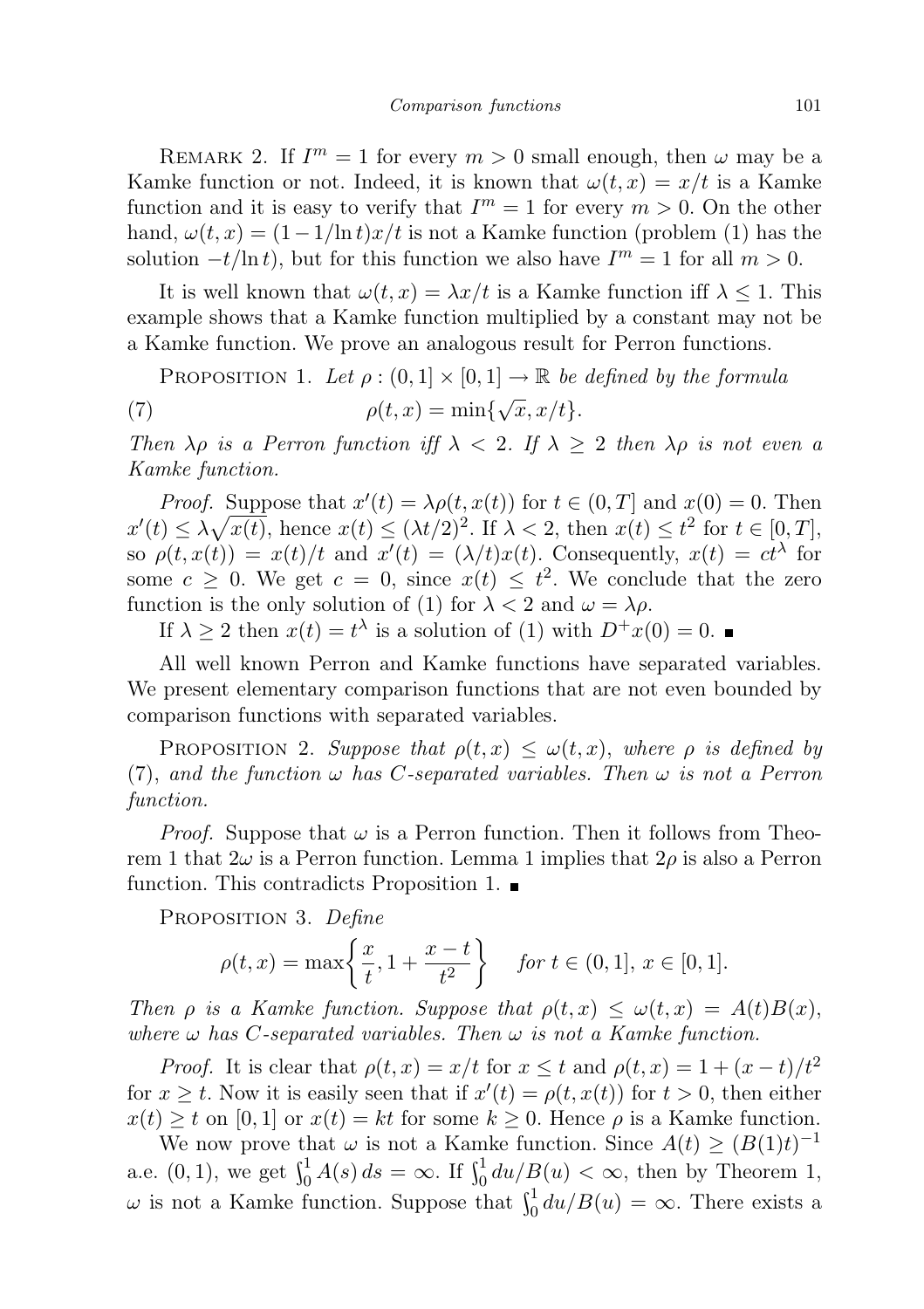constant  $b > 0$  such that  $B(x) \ge bx$  for all  $x \in [0, 1]$ , since  $A(t)B(x) \ge x/t$ . For all  $\epsilon \in (0,1)$  and  $m > 0$  we have

$$
I_{\epsilon,\epsilon}^m(t) \ge \frac{\int_t^\epsilon \frac{\omega(s,\epsilon)}{B(\epsilon)}\,ds}{\int_{mt}^\epsilon \frac{du}{bu}} \ge \frac{b\int_t^\epsilon \frac{\epsilon-s}{s^2}\,ds}{B(\epsilon)\int_{mt}^\epsilon \frac{du}{u}} = \frac{b}{B(\epsilon)} \frac{\epsilon-t+t\ln\frac{t}{\epsilon}}{t\ln\frac{\epsilon}{mt}} \to \infty \quad \text{as } t \to 0^+,
$$

hence  $I^m = \infty$ . The assertion follows from Theorem 1.

The uniqueness of the zero solution of problem (1) is considered either on the interval  $[0, T]$  or on every interval  $[0, T']$  for  $T' < T$ . We show that both notions mean the same.

PROPOSITION 4. Suppose that  $\omega : (0, T] \times [0, a] \rightarrow \mathbb{R}$  is a Perron (resp. Kamke) function. Then  $\omega$  is a Perron (resp. Kamke) function on  $[0, T']$  for every  $T' \leq T$ .

*Proof.* Let  $y'(t) = \omega(t, y(t))$  for  $t \in (0, T')$  with  $T' < T$  and  $y(0) = 0$ . Suppose that  $y \neq 0$ . Define  $\varphi(t) = y(t)$  for  $t \in [0, T']$  and  $\varphi(t) = y(T')$ for  $t > T'$ . It is clear that the assumptions of Lemma 1 are satisfied. Since  $\varphi(T) \neq 0$ , there exists a non-trivial solution x of (1) defined on [0, T] such that  $x \leq y$  on [0, T']. This implies that  $D^+x(0) = 0$  if  $D^+y(0) = 0$ . The contradiction gives  $y \equiv 0$ .

REMARK 3. One can generalize Proposition 4 to functional comparison functions  $\sigma : (0, T] \times C([0, T]; \mathbb{R}) \to \mathbb{R}$  which are continuous and nondecreasing with respect to the second variable. It is enough to apply Theorems 1 and 2 from [1] instead of Lemma 1.

The simplest Perron function is the Lipschitz function  $L(t)x$ , where L is integrable on  $[0, T]$ . We know that a sum of Perron functions may not be a Perron function (see Proposition 1). Let us check what happens if one of the summands is a Lipschitz function. Define

(8) 
$$
B(x) = \begin{cases} n^{-1/2}, & x \in \left[\frac{1}{n+1}, \frac{1}{n} - \frac{3}{n^3}\right], \\ n^{-2}, & x \in \left[\frac{1}{n} - \frac{2}{n^3}, \frac{1}{n} - \frac{1}{n^3}\right], \\ \text{linear otherwise.} \end{cases}
$$

PROPOSITION 5. The function B defined by  $(8)$  is a Perron function. The functions  $B(x) + x$  and  $\sup\{B(y) : y \leq x\}$  are not even Kamke functions.

*Proof.* Since  $B(x)+x \geq n^{-1/2}$  for  $x \in \left[\frac{1}{n+1}, \frac{1}{n}-\frac{3}{n^3}\right]$ ,  $B(x)+x \geq (n+1)^{-1}$ for  $x \in \left[\frac{1}{n} - \frac{3}{n^3}, \frac{1}{n}\right]$  $\frac{1}{n}$  and sup<sub>y $\leq x$ </sub>  $B(y) \geq n^{-1/2}$  for  $x \in \left[\frac{1}{n+1}, \frac{1}{n}\right]$  $\frac{1}{n}$ , we have

$$
\int_{0}^{1/N} \frac{dx}{B(x)} \ge \sum_{n=N}^{\infty} \int_{1/n-2/n^3}^{1/n-1/n^3} n^2 dx = \sum_{n=N}^{\infty} \frac{1}{n} = \infty,
$$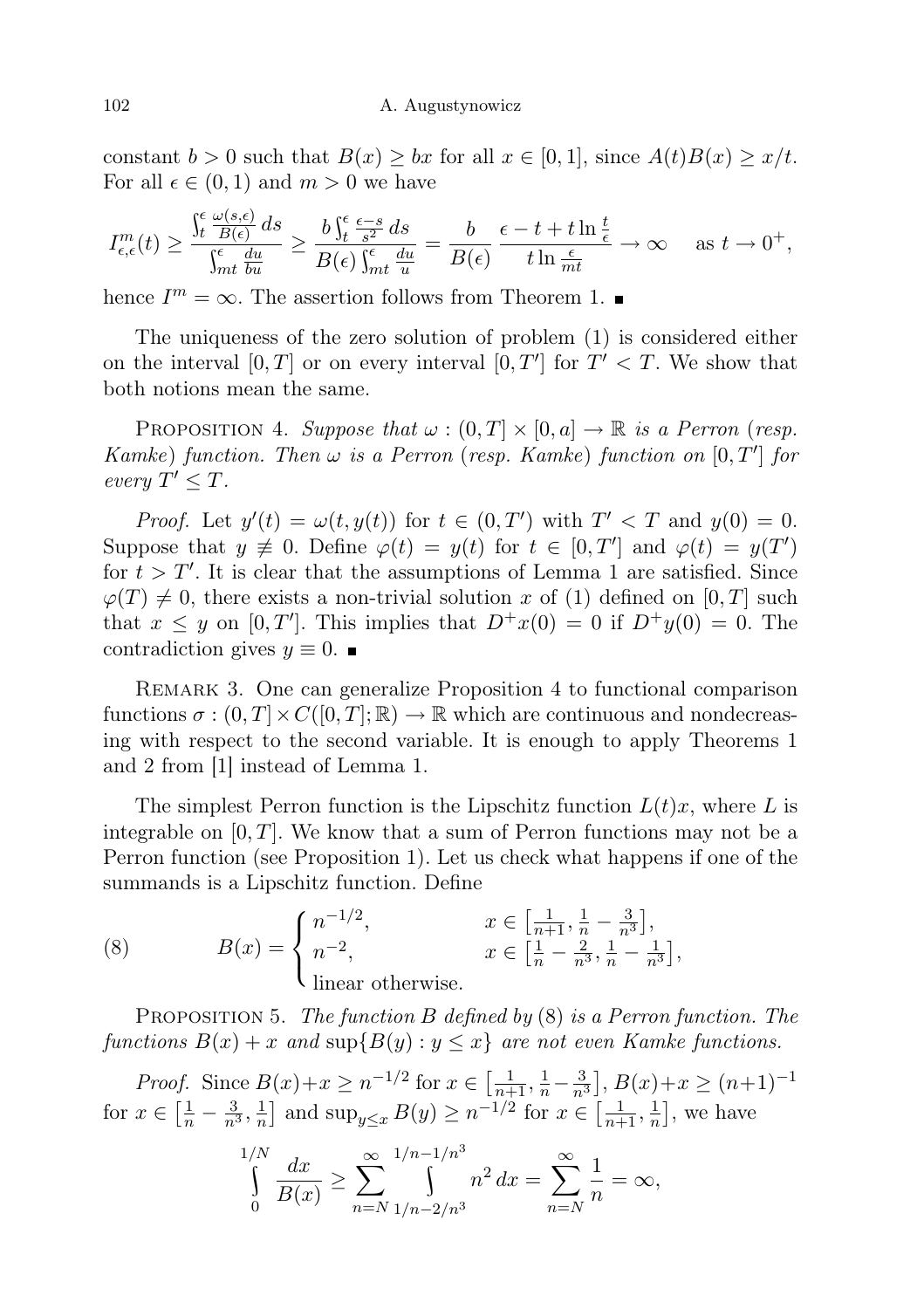$$
\int_{0}^{1/N} \frac{dx}{B(x) + x} \le \sum_{n=N}^{\infty} \left( \int_{1/n+1}^{1/n} \sqrt{n} \, dx + \int_{1/n-3/n^3}^{1/n} (n+1) \, dx \right) < \infty,
$$
  

$$
\int_{0}^{1/N} \frac{dx}{\sup_{y \le x} B(y)} \le \sum_{n=N}^{\infty} \int_{1/(n+1)}^{1/n} \sqrt{n} \, dx < \infty.
$$

The assertion follows from Theorem 1.

If we assume that a non-Lipschitzian summand is a Perron function with separated variables and it satisfies some monotonicity condition, then the sum is still a Perron function.

PROPOSITION 6. Suppose that a Perron function  $A(t)B(x)$  has C-separated variables,  $L(t)x$  is a Lipschitz function and the function B is nondecreasing on the set  $\{x : B(x) \geq Kx\}$  for some  $K > 1$ . Then  $A(t)B(x)+L(t)x$ and  $A(t)$  sup<sub> $y \leq x$ </sub>  $B(y)$  are Perron functions.

*Proof.* Set  $\omega(t, x) = (A(t) + L(t))(B(x) + Kx)$ . Both functions in the conclusion are not greater than  $\omega$ . In view of Remark 1 and Theorem 1 it is enough to prove that  $\int_0^a (B(x) + Kx)^{-1} dx = \infty$  assuming  $\int_0^a B(x)^{-1} dx = \infty$ . Suppose that  $\int_0^a (B(x) + Kx)^{-1} dx < \infty$ . If  $B(x) \geq Kx$  for all  $x \in (0, a')$ and some  $a' \in (0, a)$ , then  $\int_0^a (B(x) + Kx)^{-1} dx \ge \frac{1}{2}$  $\frac{1}{2} \int_0^{a'} B(x)^{-1} dx = \infty.$ Analogously we prove that the condition  $B(x) \leq Kx$  for all  $x \in (0, a')$  is also impossible. This means that there exists a decreasing sequence  $\{\alpha_i\} \subset (0, a)$ such that  $B(\alpha_j) = K\alpha_j$  and  $\lim_{j\to\infty} \alpha_j = 0$ . We have

$$
(\alpha_{j+1}, \alpha_j) = Q_j \cup \bigcup_{p=1}^{N_j} (x_{jp}, y_{jp}),
$$

where  $B(x_{jp}) = Kx_{jp}, B(y_{jp}) = Ky_{jp},$  the function  $B(x) - Kx$  does not change sign on  $(x_{jp}, y_{jp})$  and  $\int_{Q_j} dx/x \leq K 2^{-j}$ . Let us arrange the set  ${x_{jp}, y_{jp}}_{j,p}$  in a decreasing sequence  ${a_k}_{k=1}^{\infty}$  and define

$$
I_1 = \{k : B(x) \le Kx \text{ for } x \in (a_{k+1}, a_k)\},
$$
  
\n
$$
I_2 = \{k \notin I_1 : B(x) \ge Kx \text{ for } x \in (a_{k+1}, a_k)\},
$$
  
\n
$$
I_3 = \mathbb{N} \setminus (I_1 \cup I_2) = \{k : (\exists_j) (a_{k+1}, a_k) \subset Q_j\} \setminus (I_1 \cup I_2).
$$

We obtain

$$
\int_{0}^{a} \frac{dx}{B(x) + Kx} \ge \sum_{k \in I_1} \int_{a_{k+1}}^{a_k} \frac{dx}{2Kx} + \sum_{k \in I_2} \int_{a_{k+1}}^{a_k} \frac{dx}{2B(x)} + \sum_{k \in I_3} \int_{a_{k+1}}^{a_k} \frac{dx}{2Kx} - 1
$$
\n
$$
\ge \sum_{k \in I_1 \cup I_3} \frac{a_k - a_{k+1}}{2Ka_k} + \sum_{k \in I_2} \frac{a_k - a_{k+1}}{2B(a_k)} - 1 = \frac{1}{2K} \sum_{k=1}^{\infty} \left(1 - \frac{a_{k+1}}{a_k}\right) - 1,
$$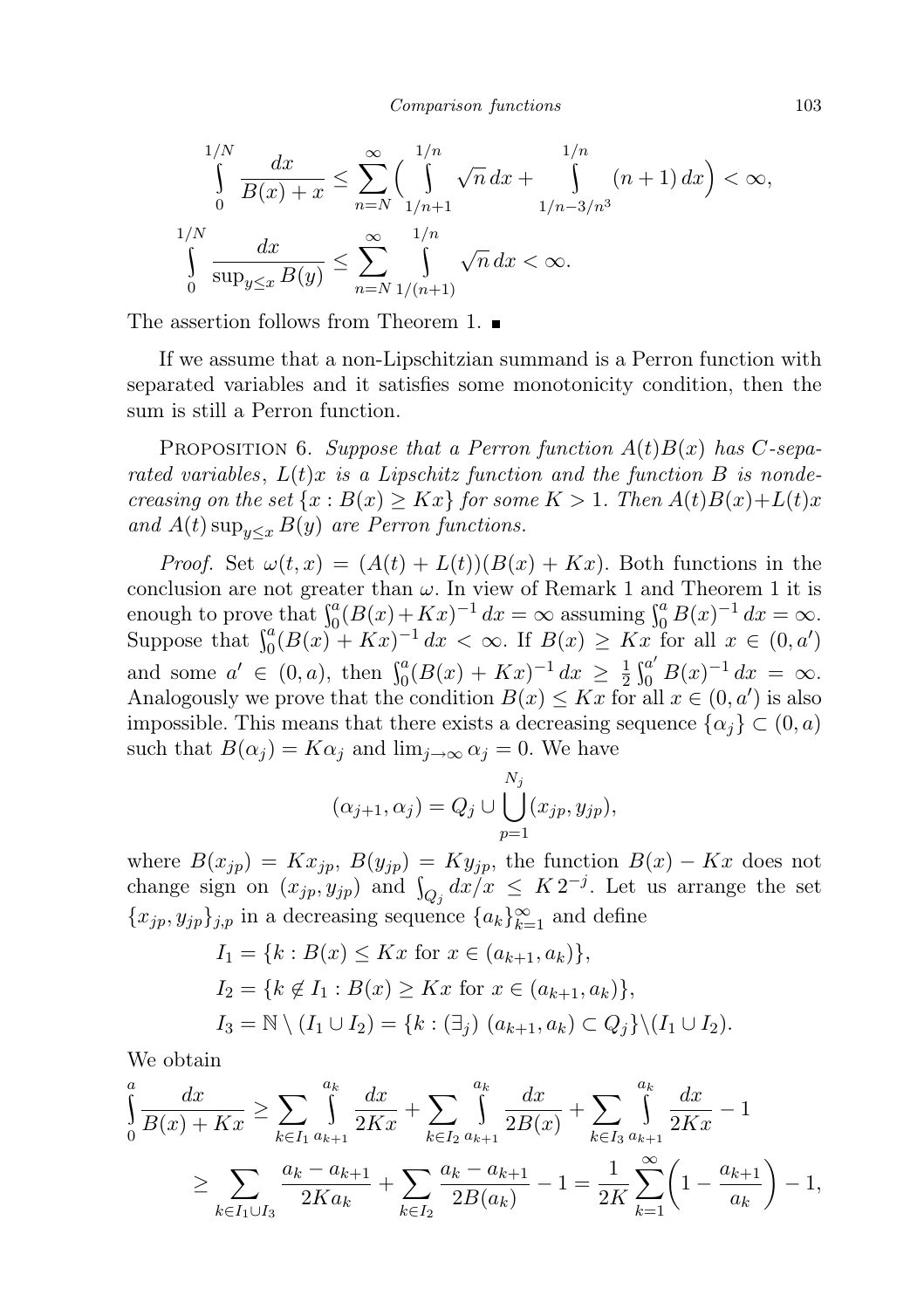hence  $\sum_{k=1}^{\infty} (1 - a_{k+1}/a_k) < \infty$ . Consequently,  $\sum_{k=1}^{\infty} \ln(a_k/a_{k+1}) < \infty$ , but  $\sum$ N  $_{k=1}$  $\ln \frac{a_k}{a_k}$  $a_{k+1}$  $=\ln \frac{a_1}{a_2}$  $\frac{\omega_1}{a_{N+1}} \to \infty \quad \text{as } N \to \infty.$ 

The contradiction proves the assertion.

If both summands are non-Lipschitzian, then the monotonicity does not guarantee that the sum is a Perron function, even for summands independent of the first variable. Let  $a_n = 1/n!$  and  $b_n = na_{n-2}$  for  $n = 3, 4, \ldots$  and define

$$
B_1(x) = \begin{cases} b_{2n+1} & \text{for } x \in [a_{2n+1}, a_{2n-1}(1-1/n)], \\ \text{linear otherwise,} \end{cases}
$$
  
\n
$$
B_2(x) = \begin{cases} b_{2n} & \text{for } x \in [a_{2n}, a_{2n-2}(1-1/n)], \\ \text{linear otherwise.} \end{cases}
$$

PROPOSITION 7. The functions  $B_1$ ,  $B_2$  are Perron functions, but  $B(x) =$  $\max\{B_1(x), B_2(x)\}\$  and  $B_1(x) + B_2(x)$  are not even Kamke functions.

Proof. We have

$$
\int_{0}^{a_3} \frac{dx}{B_1(x)} \ge \sum_{n=2}^{\infty} \frac{1}{b_{2n+1}} \left( a_{2n-1} - a_{2n+1} - \frac{1}{n} a_{2n-1} \right)
$$
  
= 
$$
\sum_{n=2}^{\infty} \frac{1}{2n+1} \left( 1 - \frac{1}{2n(2n+1)} - \frac{1}{n} \right) = \infty,
$$
  

$$
\int_{0}^{a_4} \frac{dx}{B_2(x)} \ge \sum_{n=3}^{\infty} \frac{1}{b_{2n}} \left( a_{2n-2} - a_{2n} - \frac{1}{n} a_{2n-2} \right)
$$
  
= 
$$
\sum_{n=3}^{\infty} \frac{1}{2n} \left( 1 - \frac{1}{2n(2n-1)} - \frac{1}{n} \right) = \infty.
$$

By Theorem 1,  $B_1$  and  $B_2$  are Perron functions. Since  $B(x) \geq b_n$  for  $x \in$  $[a_n, a_{n-1}],$  we get

$$
\int_{0}^{a_3} \frac{dx}{B(x)} \le \sum_{n=4}^{\infty} \frac{1}{b_n} (a_{n-1} - a_n) = \sum_{n=4}^{\infty} \frac{1}{n^2} < \infty,
$$

hence B is not a Perron function. The inequality  $B_1(x) + B_2(x) \ge B(x)$ completes the proof.

To prove convergence of numerical methods for the equation

$$
\partial_t z(t, x) = \sum_{j=1}^n f_j(t, x, z(\cdot)) \partial_{x_j} z(t, x) + g(t, x, z(\cdot))
$$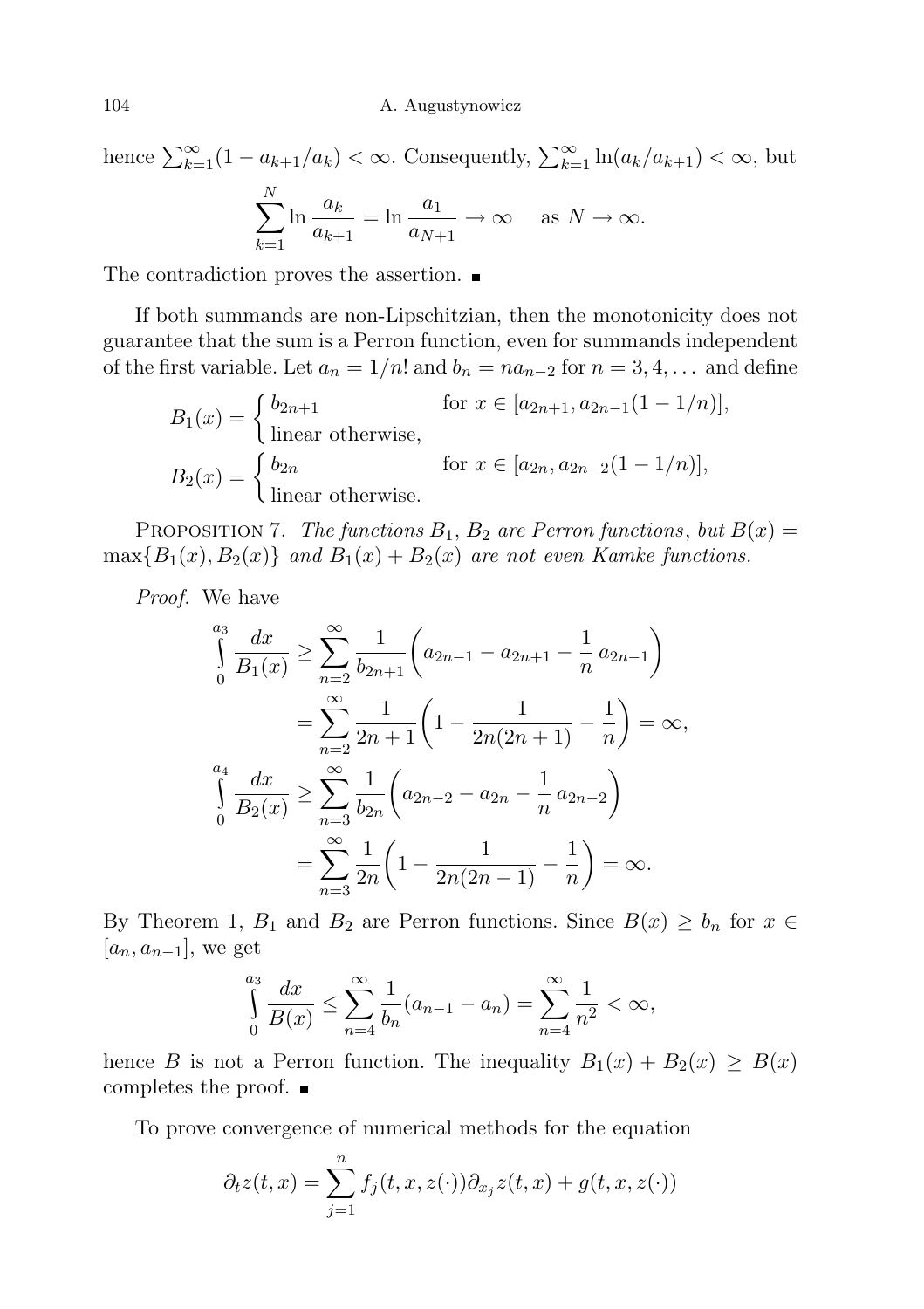one can consider the conditions

$$
|| f(t, x, y) - f(t, x, z)|| \le \sigma_1(t, ||y - z||_t),
$$
  
\n
$$
|g(t, x, y) - g(t, x, z)| \le \sigma_2(t, ||y - z||_t),
$$

where  $||u||_t = \sup_{s \le t} |u(s, x)|$ . It is sometimes assumed that  $\sigma_1 = \sigma_2 = \sigma$  and  $c\sigma$  is a Perron function for every  $c > 0$  (see, for instance, [3, Theorem 4.1]). The convergence can be proved under the assumption that  $k\sigma_1 + \sigma_2$  is a Perron function for every  $k > 0$ . We show that the last assumption is weaker.

PROPOSITION 8. For every  $k > 0$  the function  $\rho(t, x) + kx$  is a Perron function, where  $\rho$  is defined by (7). The function  $\omega(t, x) = 2 \max\{\rho(t, x), x\}$ is not a Perron function.

*Proof.* Since  $\omega(t, x) \geq 2\rho(t, x)$  and  $2\rho$  is not a Perron function (see Proposition 1) the second assertion is proved. Suppose that  $x'(t) = \rho(t, x(t))$  $+ kx(t), x(0) = 0$ . If  $x(t) = t^2$  for some  $t \in (0, 1/k)$ , then  $x'(t) = t + kt^2$  $2t = (t^2)'$ . Hence only two cases are possible:

- (a)  $x(t) > t^2$  for every  $t \in (0, T)$  and some  $T \in (0, 1/k)$ .
- (b)  $x(t) < t^2$  for every  $t \in (0, 1/k)$ .

In case (a), we have  $x'(t) = \sqrt{x(t)} + kx(t)$ , so  $x(t) = k^{-2}(\exp(kt/2) - 1)^2$  $t^2/4 + kt^3/16 + \cdots < t^2$  for sufficiently small t. The contradiction shows that  $x(t) < t^2$  for every  $t \in (0, 1/k)$ . This implies that  $x'(t) = x(t)/t + kx(t)$  and  $x(t) = Ct \exp(kt) < t^2$  for  $t \in (0, 1/k)$ . It is obvious that  $C = 0$  and  $x(t) \equiv 0$ on  $[0, 1]$ .

In [4] it is shown that if

(9) 
$$
|f(t,x) - f(t,y)| \le \omega(t, |x - y|)
$$

for any Kamke function  $\omega$  and the function f is continuous, then the function

(10) 
$$
\omega_f(t, u) = \sup_{|x-y|=u} |f(t, x) - f(t, y)|
$$

is a Perron function.

On the other hand, for  $f$  discontinuous the condition  $(9)$  with some Kamke function  $\omega$  does not give uniqueness of solutions of the Cauchy problem

(11) 
$$
x'(t) = f(t, x(t)), \quad x(t_0) = x_0;
$$

take for instance  $f(t, x) = x/t$ ,  $t_0 = x_0 = 0$ . We obtain uniqueness if we additionally assume the following condition (the weakest known to the author):

(12) 
$$
D^{+}|x-y|(t_0) = \limsup_{t \to t_0+} \frac{1}{t-t_0} \Big| \int_{t_0}^{t} [f(s, x(s)) - f(s, y(s))] ds \Big| = 0
$$

for any solutions  $x, y$  of (11). In general, if we have no information about